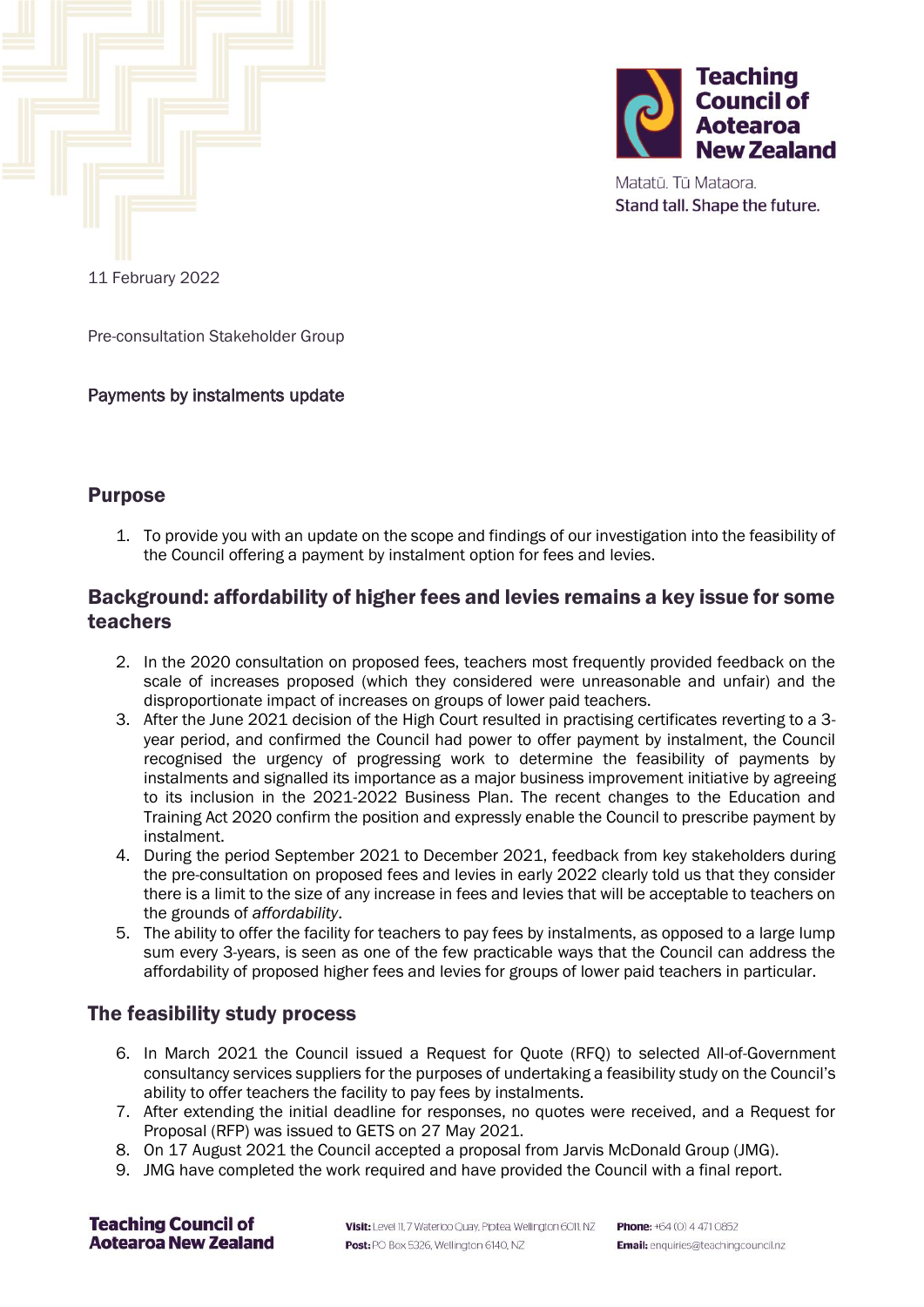

## Scope of the work undertaken

10. The work undertaken was a study to determine the technical, economic and commercial feasibility of offering teachers the ability to pay fees by instalments, together with an estimate of the likely rate of adoption.

# Summary of key findings

- 11. 53% of teachers surveyed indicated their interest in paying fees by instalments with a further 35% saying it 'would depend 'or they were unsure.
- 12. In the context of the current proposals to increase total fees and levies payable by 114%, we should assume that potential uptake would be significant.
- 13. The largest preference for payment method is payroll deduction (31%), followed by automatic payment (20%). The majority (48%) of teachers surveyed indicated a preference for fortnightly payment frequency – presumably in line with fortnightly salary payments.
- 14. Council systems can be modified to accept payment by instalment.
- 15. There are third-party providers that have shown interest in supporting the Council with a payment by instalment option.
- 16. There are significant challenges making a payment by instalment option financially viable at little or no cost to the profession.
- 17. It could take up to an estimated 12-to-18-month period to procure and implement a solution including the provision of additional payment options within Hapori Matatū, integration with Council's financial systems, and integration with existing or new  $3<sup>d</sup>$  party applications.

# Technology impact

- 18. The Council's systems will require changes to allow payment by instalment. This is primarily in relation to the payment gateway embedded in the application process in Hapori Matatū. Currently a teacher has two options when applying for, or renewing, a practising certificate. The two options are to pay by credit card or by bank transfer using POLi.
- 19. The time and cost of updating the systems to enable payments by instalments has not been scoped yet; however, it is not thought that it would be difficult to do or prohibitively expensive.
- 20. We believe that technology will not stop payment by instalment from being offered.

## Financial sustainability impact

- 21. It is assumed that within available cash reserves and/or project funding that the Council would be able to fund the one-off costs (e.g. system changes) required to implement an instalment option.
- 22. However, the transition funding required to move from the current operating environment where all teachers pay an upfront lump sum every 3-years - to a new operating environment where most teachers pay via fortnightly instalments - is very significant; estimated to be up to \$24 million<sup>1</sup>
- 23. The estimated shortfall of \$24m is based on an uptake of around 85% of teachers and occurs because we would be shifting from the Council receiving 100% of the fee at the start of the threeyear certification period to the Council receiving 1/3 by the end of the first year and 2/3 by the end of the second year.